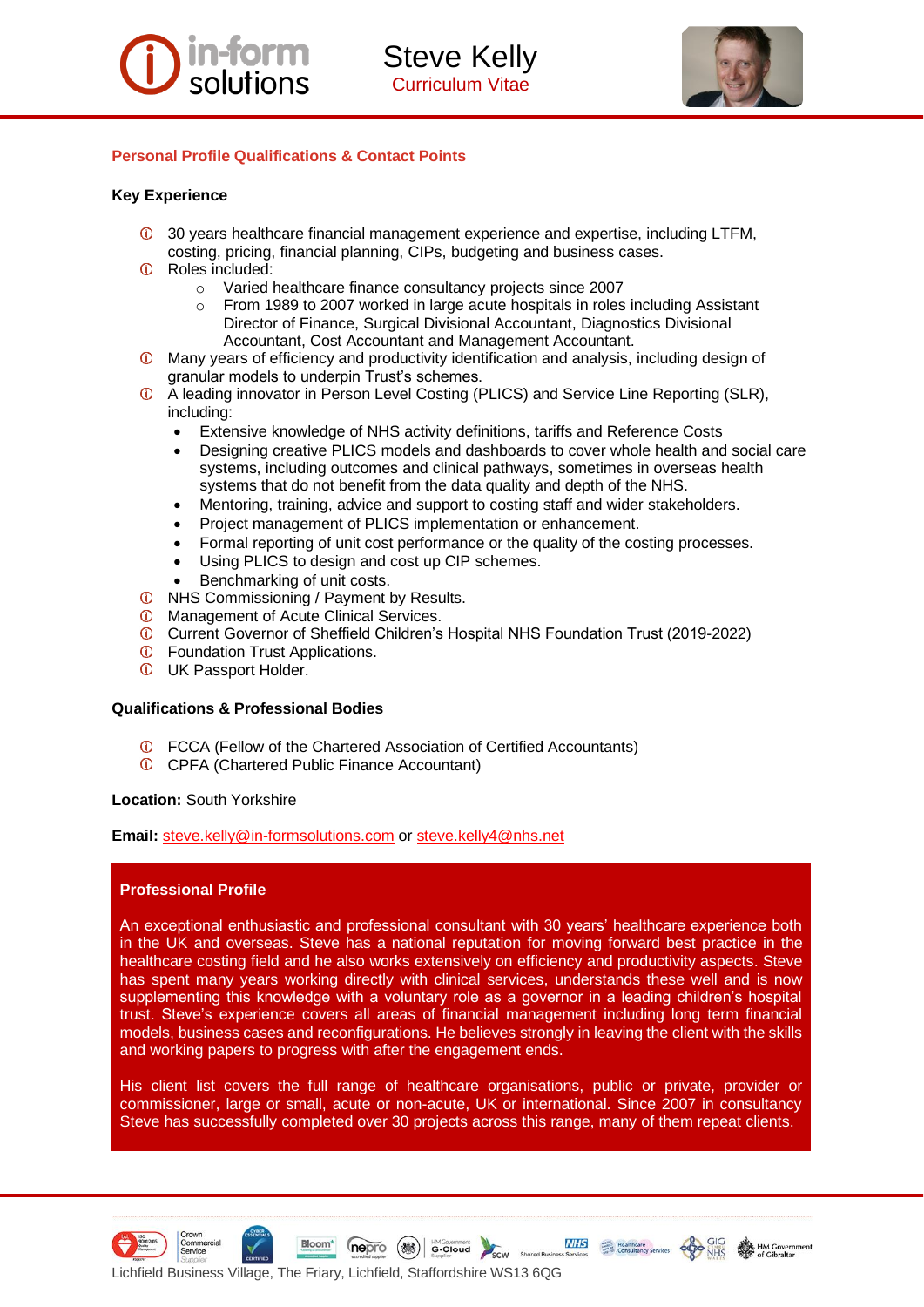



## **Assignments Undertaken**

## **Government of Gibraltar Health Authority**

- Conduct a readiness review for Service Line Reporting and Patient Costing 2019
- Design and produce a person-level costing model for 2018/19 across the whole of GHA including primary care and secondary care, showing the cost and all activities of each person from and including GP referral to eventual treatment – 2019/20
- $\overline{0}$  Prepare a report for GHA that analyses the costs of the health system and recommends potential efficiency and productivity improvements - 2020

## **Government of Jersey Health and Community Services**

- Analysis of the PLICS system to produce a report identifying potential efficiency and transformation opportunities - 2019
- **C** Produce a Long Term Costing Strategy for Health and Community Services that will build on PLICS and explore expanding PLICS into all other States of Jersey government departments as part of the One-Gov programme – 2019
- Advice and quality assurance to take the PLICS model forward to the 2017 financial year and then use it to be a crucial enabler for the 2019 CIP requirements – 2018
- Planning, tendering and then project managing a new PLICS & SLR system to cover most health and social care pathways in Jersey including acute, mental health, ambulance, community and social care. Build for the 2016 financial year – 2017.
- Advice regarding the private patient costing model and the full cost recovery of private diagnostic tests and investigations – 2016

## **Midlands Partnership NHS Foundation Trust**

- $\omega$ Report that explores the FTs readiness for PLICS in settings including mental health, community and social care – 2018
- Produce a Long Term Costing Strategy for the FT and provide mentoring, advice and support – 2019/20

## **NHS England / Mersey Internal Audit Agency**

Conduct the annual QIPP assurance review for Knowsley and St Helens CCGs – 2018

#### **National Physical Laboratory**

Advice regarding cost / benefit of new systems and processes in 5-year financial model – 2017

## **Middlesbrough Borough Council**

Design of unit costs and profitability analysis for commercial services - 2016

## **North East Essex CCG**

 $\overline{0}$  Undertook a five-year forecast model based on patient level costs for all the health economy of North East Essex, as part of a wider Needs Analysis – 2015.

**NHS** 

Shared B

Healthcare

**1** Included work with Colchester Hospital University Foundation Trust (CHUFT)



nepro

Bloom<sup>\*</sup>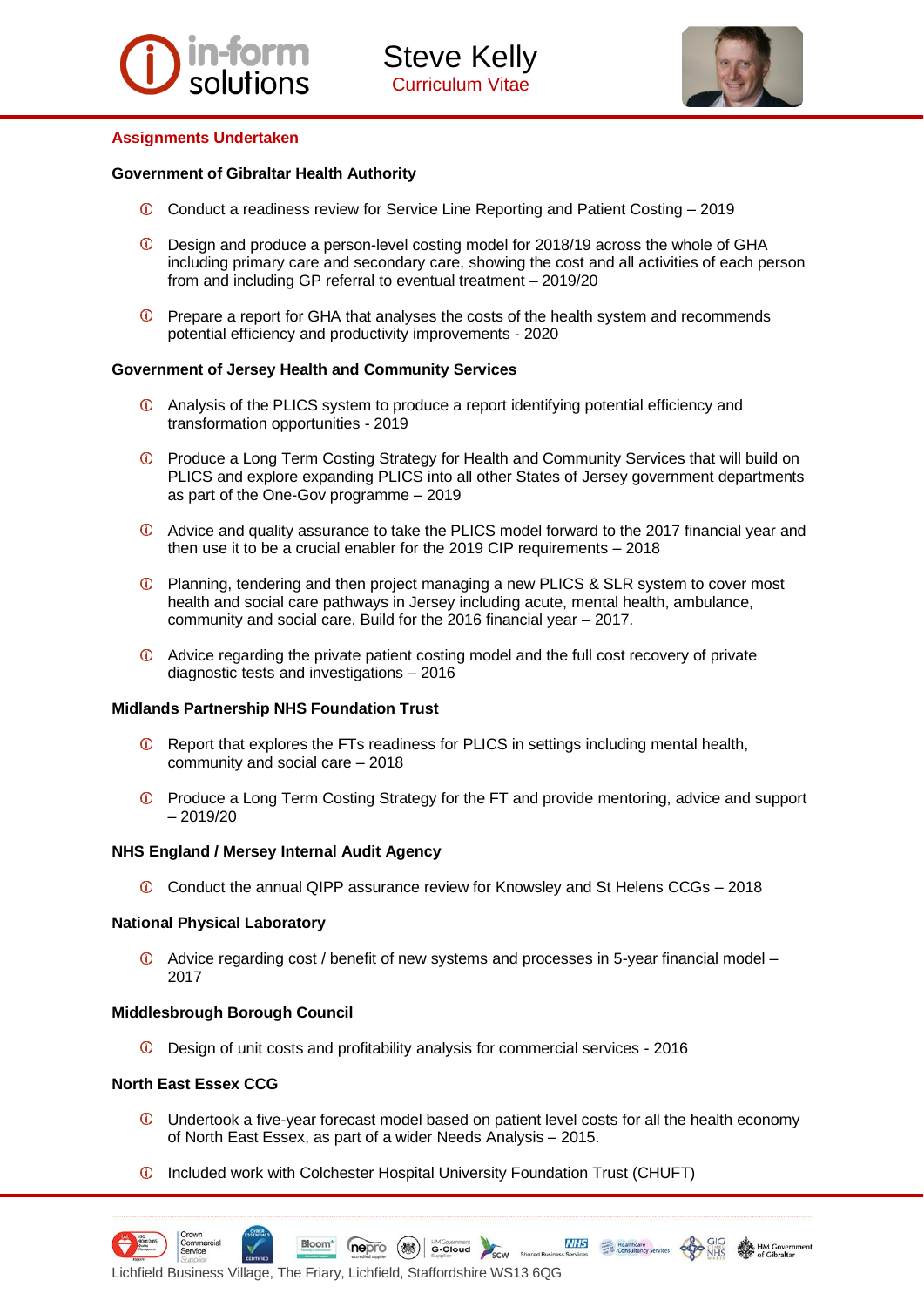

# **Southampton University Hospitals NHS Foundation Trust**

- $\overline{O}$  Expert advice during the tender and implementation of new PLICS system 2015/16
- Prepared a gap analysis report for PLICS and wider SLR engagement 2016
- Design of tender document for a replacement patient level costing system (PLICS) 2015

# **North Central London Commissioning Unit**

Undertaking a financial review of mental health services in North Central London by service line - 2015

# **Leicester City CCG**

 $\circ$ Design and analysis of a financial model that demonstrates the future cost profile of an aging population, and calculates potential savings resulting from an integrated and innovative commissioning approach – 2014.

# **Hillingdon CCG**

Economic and financial analysis of Cardiac Rehabilitation services, including modelling the  $\omega$ impact on wider NHS activity as well as comparing to other localities – 2014.

# **Isle of Man Department of Health**

Successfully completed a Scoping Review of implementing a new Patient Level Information Costing System (PLICS) for all services including Acute, Community and Mental Health Services across the island – 2013.

# **States of Guernsey Health & Social Services Department**

 $\circled{1}$  Providing financial advise and support to the department including the development of patient level costing – 2013.

# **Hull & East Yorkshire Hospitals NHS Trust**

Developed and completed a Business Case for the redevelopment of its Combined Heat &  $\bigcirc$ Power Unit - 2012.

# **Mount Carmel Private Hospital – Dublin in the Republic of Ireland**

- Design and implementation of a Patient Level Profitability and Costing System 2012.
- $\bullet$  Costing the laboratory services 2012

Bloom<sup>\*</sup>

# **Boehringer Ingelheim Ltd – United Kingdom**

Detailed study of the cost and revenue of Warfarin blood monitoring in the NHS - 2012.

HMGovernment

SCW

- *C* Identified and negotiated the involvement of a partner NHS Trust.
- Designed a method of analysing the cost and revenue at patient level.

(nepro (機)





**NHS** Healthcare

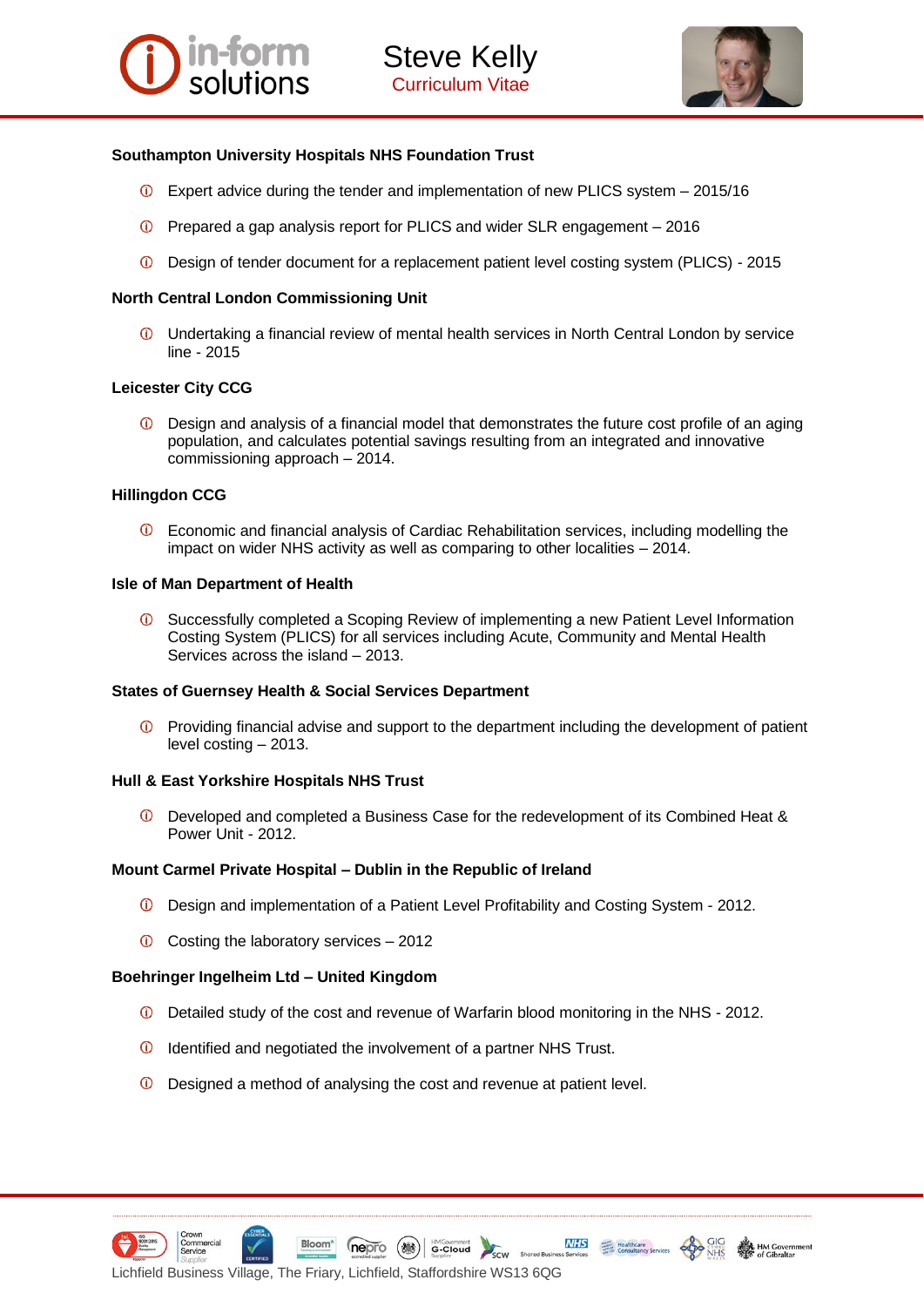

# **Oxford University Hospitals NHS Trust – Oxford**

- Project management and expert advice regarding the implementation patient level costing and service line reporting (PLICS and SLR) – 2011 to 2012.
- Tendering and eventual migration to Bellis Jones Hill's Prodacapo and ADAPPT PLICS systems following the merger of the Oxford Radcliffe Hospitals Trust and the Nuffield Orthopaedic Centre Trust - 2012.
- Integration of Reference Costs into the PLICS model, thus providing patient level Reference Costs – 2011 to 2012.
- $\overline{0}$  Build improved links with clinicians and managers in Divisions as part of the project management of the wider process.

# **Nottingham University Hospitals NHS Trust – Nottingham**

- Assurance Report concerning the accuracy of the costing model for empath (East Midlands Pathology) and the way it interacts with the internal market of the Trust – 2013.
- Redesign of Trust's costing systems and training, advice and support to new Cost Accountant – 2008.
- Creation of purpose built PLICS system for 2 years which feeds off CACI's Synergy costing system, and preparation for migration onto Healthcost's PLICS system – 2008 to 2010.
- Development of Service Line Reporting 2009 to 2010.
- Creation of the UK's first PLICS linked financial model to calculate the financial consequences of becoming a Major Trauma Centre at patient level. Advice to the Department of Health as part of this project – 2011.
- Redesign of Internal Trading systems for Radiology and Pathology, and replacement with a Patient Level Trading System – 2010 to 2011.
- Analysis and advice regarding financial impact of NHS Independent Treatment Centre adjoining the Trust – 2007.

# **Smart Use Intelligent Solutions Ltd – Southampton**

 $\circledcirc$ Providing advice regarding company's software products in terms of integrating Procurement, Stock Management and Patient Level Costing systems - 2011.

# **NHS Sheffield**

- Analysis and advice regarding change of use of two dementia care homes which involved the production of a large Business Case for the provider unit - 2008.
- Developing and completing the financials on the above Business Case showing the resultant preferred option.

**NHS** 

Shared B

Healthcare

# **University Hospitals Leicester NHS Trust**

Lichfield Business Village, The Friary, Lichfield, Staffordshire WS13 6QG

Bloom<sup>\*</sup>

Re-costing of Pathology services and creation of joint prices, following Department amalgamation with Nottingham University Hospitals. – 2011.

**nepro** (a) HMGovernment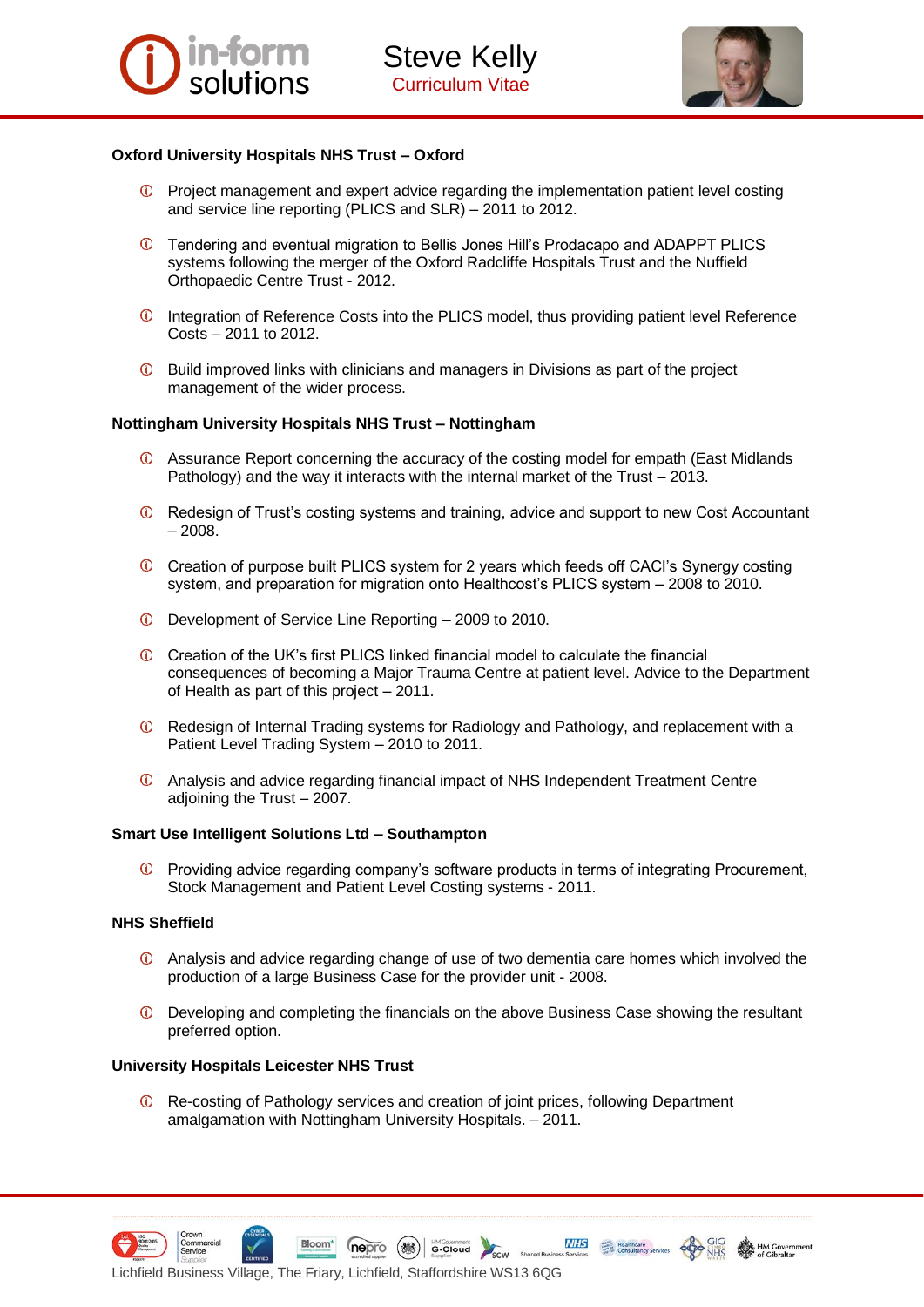



## **Worcestershire Mental Health Partnership NHS Trust**

- Redesign of Costing Systems, Synergy Implementation 2008 to 2009.
- **ID** Introduction of Service Line Reporting in Mental Health.
- Undertook a rebasing exercise of main SLA income.
- Trained a new costing accountant.
- Provided advice for the development of a Mental Health PLICS system & developed linkages to new PbR currencies.

## **Humber Mental Health Teaching NHS Trust – Hull in East Yorkshire**

- $\circled{1}$  Provided advice with the planning and implementation of a Foundation Trust application 2007 to 2008.
- $\overline{0}$  Preparation of £10m+ tender document including due diligence 2008.
- Business Case Support for taking over another mental health service 2008.
- Review of Financial Management (including Cost Improvement Plans, Board Reporting, Budget Setting and Structure) – 2008.

## **Coventry and Warwickshire Partnership NHS Trust**

- $\bullet$  Supported a review of the Trusts costs and efficiency as part of a financial health check 2008 to 2009.
- Undertook a "Fit for the Future" Review of the Trusts Finance Department 2009.
- $\overline{0}$  Undertook a Gap Analysis and Action Plan for the Auditors Local Evaluation (ALE) 2009.

## **Farming and Wildlife Advisory Group**

Produced a three-year Strategic Direction Report – 2009.

## **Weston Area Healthcare NHS Trust – Weston Super Mare Avon**

Undertook a review of the Financial Management functions including PbR & Reference Costing – 2007.

## **South Staffordshire & Shropshire Healthcare NHS Trust – Stafford**

 $\overline{O}$  Redesigned the Trusts costing systems and trained a new costing accountant in its use – 2007.

# **Career Summary**

## **2006 – to date a variety of consultancy assignments.**

Completed a wide variety of assignments related to healthcare finance, both as an associate of In-Form Solutions and independently.

MHS Healthcare

**nepro** (a) decloud



Bloom<sup>\*</sup>